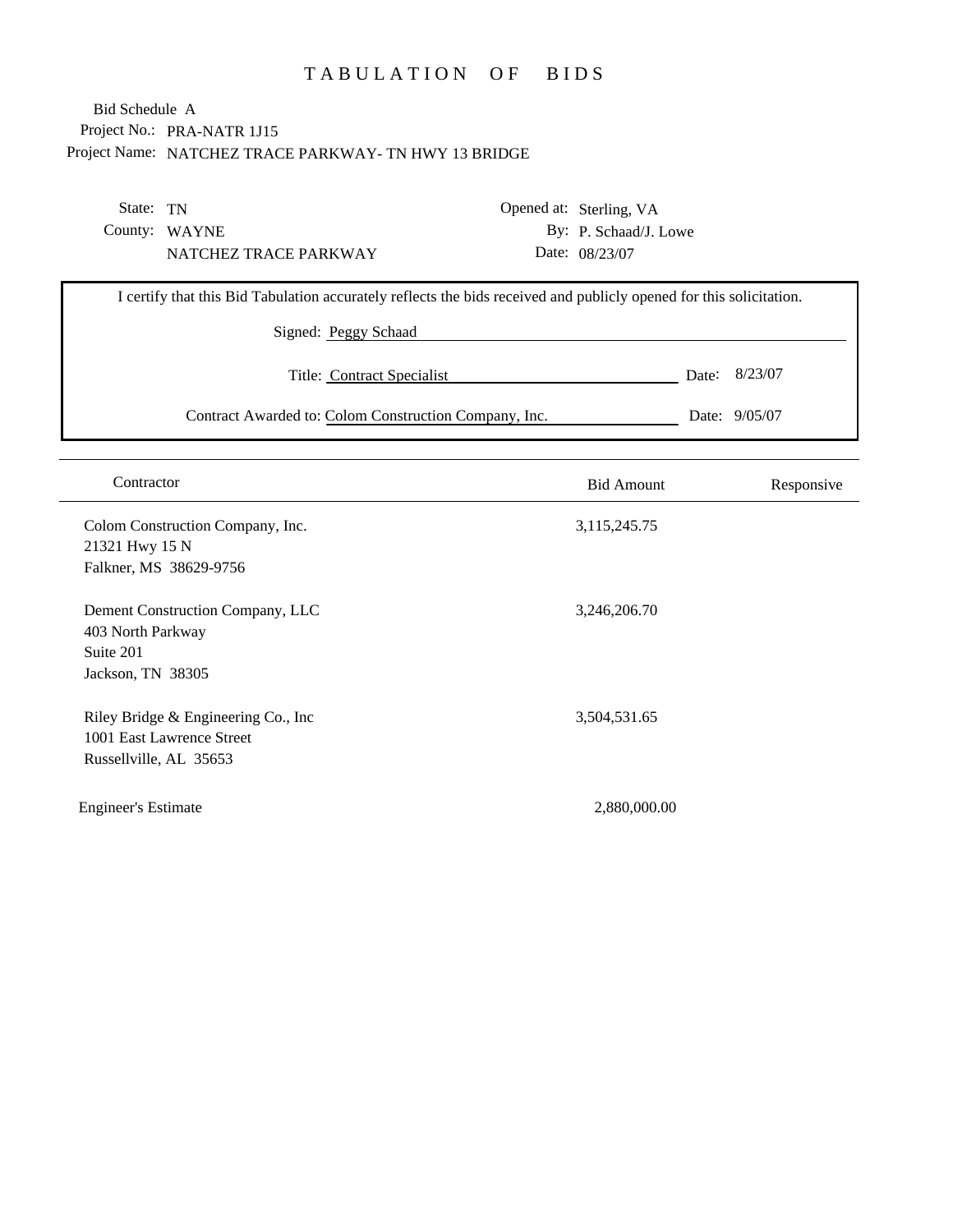Project No.: PRA-NATR 1J15

| Item<br>No. | Item<br>Unit                                                                                                                                              | Item<br>Description                    | Quantity   | Unit<br>Price                                        | Amount                                               |
|-------------|-----------------------------------------------------------------------------------------------------------------------------------------------------------|----------------------------------------|------------|------------------------------------------------------|------------------------------------------------------|
| 15101       | <b>LPSM</b><br>Colom Construction Company, Inc.<br>Dement Construction Company, LLC<br>Riley Bridge & Engineering Co., Inc<br><b>ENGINEER'S ESTIMATE</b>  | <b>MOBILIZATION</b>                    | <b>ALL</b> | 300,000.00<br>260,000.00<br>320,000.00<br>265,518.00 | 300,000.00<br>260,000.00<br>320,000.00<br>265,518.00 |
| 15201       | <b>LPSM</b><br>Colom Construction Company, Inc.<br>Dement Construction Company, LLC<br>Riley Bridge & Engineering Co., Inc<br><b>ENGINEER'S ESTIMATE</b>  | <b>CONSTRUCTION SURVEY AND STAKING</b> | <b>ALL</b> | 50,000.00<br>30,000.00<br>38,000.00<br>70,000.00     | 50,000.00<br>30,000.00<br>38,000.00<br>70,000.00     |
| 15401       | <b>LPSM</b><br>Colom Construction Company, Inc.<br>Dement Construction Company, LLC<br>Riley Bridge & Engineering Co., Inc.<br><b>ENGINEER'S ESTIMATE</b> | <b>CONTRACTOR TESTING</b>              | <b>ALL</b> | 50,000.00<br>60,000.00<br>95,000.00<br>65,000.00     | 50,000.00<br>60,000.00<br>95,000.00<br>65,000.00     |
| 15703       | <b>LNFT</b><br>Colom Construction Company, Inc.<br>Dement Construction Company, LLC<br>Riley Bridge & Engineering Co., Inc<br><b>ENGINEER'S ESTIMATE</b>  | <b>SILT FENCE</b>                      | 1,125      | 11.00<br>8.00<br>6.00<br>5.30                        | 12,375.00<br>9,000.00<br>6,750.00<br>5,962.50        |
| 15707       | <b>LNFT</b><br>Colom Construction Company, Inc.<br>Dement Construction Company, LLC<br>Riley Bridge & Engineering Co., Inc<br><b>ENGINEER'S ESTIMATE</b>  | TEMPORARY CULVERT PIPE                 | 110        | 52.00<br>35.00<br>40.00<br>30.00                     | 5,720.00<br>3,850.00<br>4,400.00<br>3,300.00         |
| 15709       | <b>EACH</b><br>Colom Construction Company, Inc.<br>Dement Construction Company, LLC<br>Riley Bridge & Engineering Co., Inc.<br><b>ENGINEER'S ESTIMATE</b> | <b>CHECK DAMS</b>                      | 50         | 165.00<br>65.00<br>440.00<br>220.00                  | 8,250.00<br>3,250.00<br>22,000.00<br>11,000.00       |
| 15716D      | <b>EACH</b><br>Colom Construction Company, Inc.<br>Dement Construction Company, LLC<br>Riley Bridge & Engineering Co., Inc<br><b>ENGINEER'S ESTIMATE</b>  | INLET PROTECTION, TYPE D               | 3          | 405.00<br>1,500.00<br>3,800.00<br>400.00             | 1,215.00<br>4,500.00<br>11,400.00<br>1,200.00        |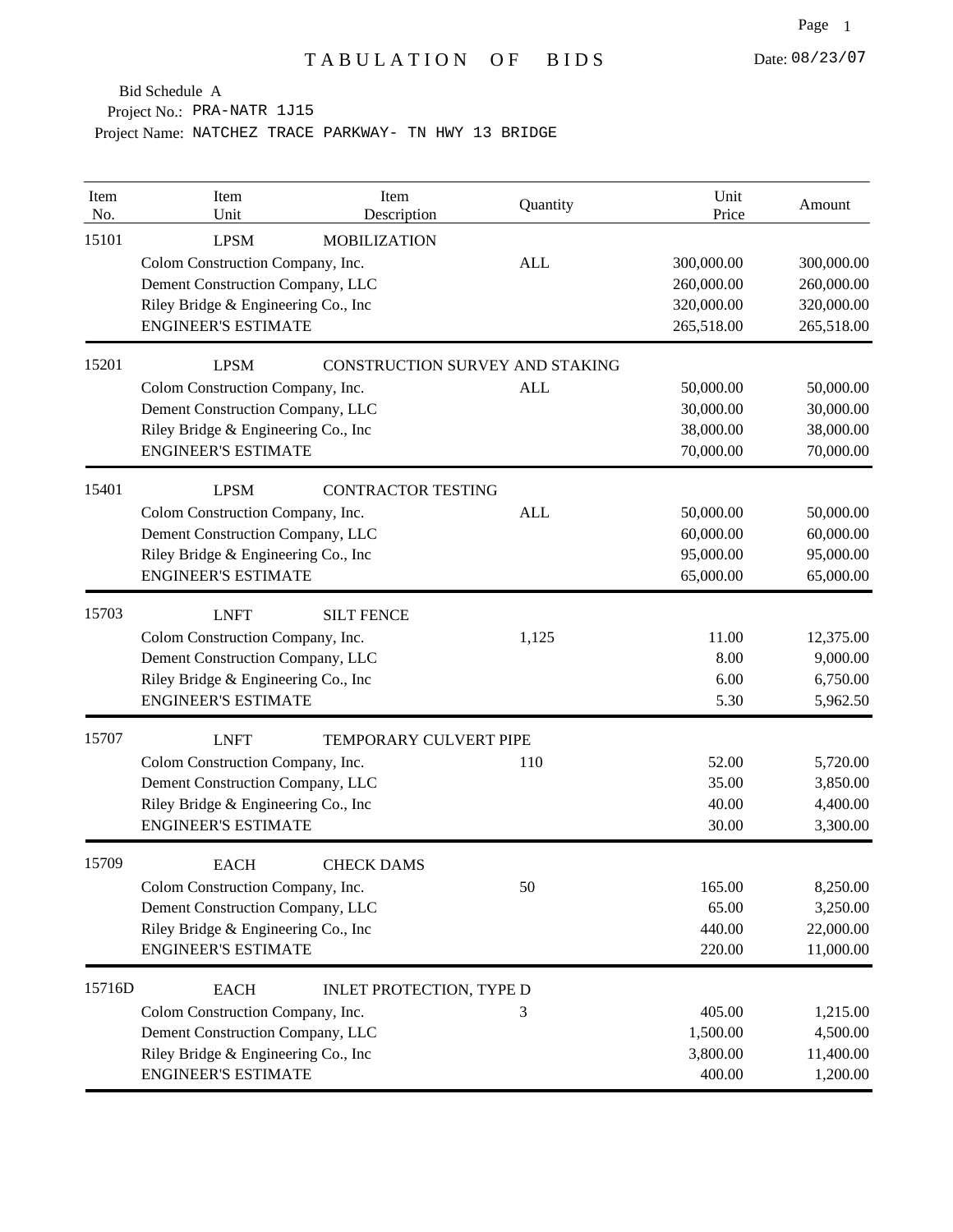Project No.: PRA-NATR 1J15

| Item<br>No. | Item<br>Unit                         | Item<br>Description             | Quantity   | Unit<br>Price | Amount     |
|-------------|--------------------------------------|---------------------------------|------------|---------------|------------|
| 20101       | <b>ACRE</b>                          | <b>CLEARING AND GRUBBING</b>    |            |               |            |
|             | Colom Construction Company, Inc.     |                                 | 3.5        | 4,000.00      | 14,000.00  |
|             | Dement Construction Company, LLC     |                                 |            | 22,500.00     | 78,750.00  |
|             | Riley Bridge & Engineering Co., Inc  |                                 |            | 3,400.00      | 11,900.00  |
|             | <b>ENGINEER'S ESTIMATE</b>           |                                 |            | 5,000.00      | 17,500.00  |
| 20302H      | <b>LNFT</b>                          | <b>REMOVAL OF PIPE CULVERTS</b> |            |               |            |
|             | Colom Construction Company, Inc.     |                                 | 55         | 7.00          | 385.00     |
|             | Dement Construction Company, LLC     |                                 |            | 8.00          | 440.00     |
|             | Riley Bridge & Engineering Co., Inc  |                                 |            | 2.90          | 159.50     |
|             | <b>ENGINEER'S ESTIMATE</b>           |                                 |            | 25.00         | 1,375.00   |
| 20303PA     | SQYD                                 | REMOVAL OF ASPHALT PAVEMENT     |            |               |            |
|             | Colom Construction Company, Inc.     |                                 | 5,800      | 6.00          | 34,800.00  |
|             | Dement Construction Company, LLC     |                                 |            | 2.00          | 11,600.00  |
|             | Riley Bridge & Engineering Co., Inc  |                                 |            | 1.70          | 9,860.00   |
|             | <b>ENGINEER'S ESTIMATE</b>           |                                 |            | 5.05          | 29,290.00  |
| 20304J      | <b>LPSM</b>                          | <b>REMOVAL OF BRIDGE</b>        |            |               |            |
|             | Colom Construction Company, Inc.     |                                 | <b>ALL</b> | 100,000.00    | 100,000.00 |
|             | Dement Construction Company, LLC     |                                 |            | 431,000.00    | 431,000.00 |
|             | Riley Bridge & Engineering Co., Inc  |                                 |            | 210,000.00    | 210,000.00 |
|             | <b>ENGINEER'S ESTIMATE</b>           |                                 |            | 80,000.00     | 80,000.00  |
| 20401       | <b>CUYD</b>                          | <b>ROADWAY EXCAVATION</b>       |            |               |            |
|             | Colom Construction Company, Inc.     |                                 | 18,000     | 7.00          | 126,000.00 |
|             | Dement Construction Company, LLC     |                                 |            | 8.75          | 157,500.00 |
|             | Riley Bridge & Engineering Co., Inc  |                                 |            | 11.50         | 207,000.00 |
|             | <b>ENGINEER'S ESTIMATE</b>           |                                 |            | 17.00         | 306,000.00 |
| 20402       | <b>CUYD</b>                          | <b>SUBEXCAVATION</b>            |            |               |            |
|             | Colom Construction Company, Inc.     |                                 | 2,000      | 8.50          | 17,000.00  |
|             | Dement Construction Company, LLC     |                                 |            | 9.50          | 19,000.00  |
|             | Riley Bridge & Engineering Co., Inc. |                                 |            | 11.50         | 23,000.00  |
|             | <b>ENGINEER'S ESTIMATE</b>           |                                 |            | 17.50         | 35,000.00  |
| 20701BB     | SQYD                                 | EARTHWORK GEOTEXTILE, TYPE II-B |            |               |            |
|             | Colom Construction Company, Inc.     |                                 | 10,915     | 3.00          | 32,745.00  |
|             | Dement Construction Company, LLC     |                                 |            | 3.00          | 32,745.00  |
|             | Riley Bridge & Engineering Co., Inc  |                                 |            | 5.00          | 54,575.00  |
|             | <b>ENGINEER'S ESTIMATE</b>           |                                 |            | 3.60          | 39,294.00  |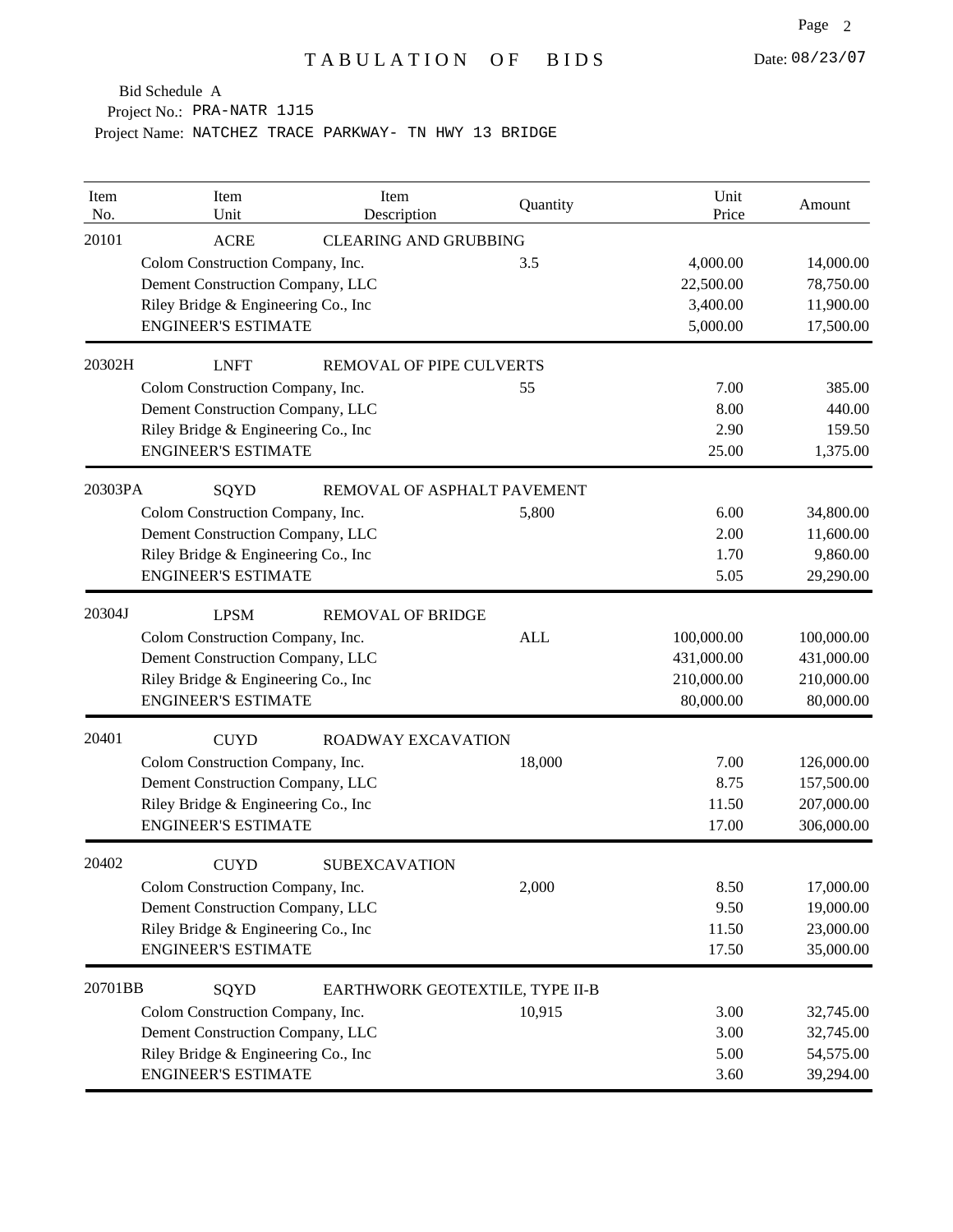Project No.: PRA-NATR 1J15

| Item<br>No. | Item<br>Unit                         | Item<br>Description            | Quantity                               | Unit<br>Price | Amount     |
|-------------|--------------------------------------|--------------------------------|----------------------------------------|---------------|------------|
| 20801       | <b>CUYD</b>                          | STRUCTURE EXCAVATION           |                                        |               |            |
|             | Colom Construction Company, Inc.     |                                | 1,000                                  | 15.00         | 15,000.00  |
|             | Dement Construction Company, LLC     |                                |                                        | 22.00         | 22,000.00  |
|             | Riley Bridge & Engineering Co., Inc  |                                |                                        | 25.00         | 25,000.00  |
|             | <b>ENGINEER'S ESTIMATE</b>           |                                |                                        | 25.00         | 25,000.00  |
| 21101       | SQYD                                 | ROADWAY OBLITERATION           |                                        |               |            |
|             | Colom Construction Company, Inc.     |                                | 4,000                                  | 5.50          | 22,000.00  |
|             | Dement Construction Company, LLC     |                                |                                        | 4.00          | 16,000.00  |
|             | Riley Bridge & Engineering Co., Inc  |                                |                                        | 2.50          | 10,000.00  |
|             | <b>ENGINEER'S ESTIMATE</b>           |                                |                                        | 4.50          | 18,000.00  |
| 30101Z      | <b>TON</b>                           | AGGREGATE BASE, GRADING C OR D |                                        |               |            |
|             | Colom Construction Company, Inc.     |                                | 5,455                                  | 28.00         | 152,740.00 |
|             | Dement Construction Company, LLC     |                                |                                        | 25.00         | 136,375.00 |
|             | Riley Bridge & Engineering Co., Inc  |                                |                                        | 33.25         | 181,378.75 |
|             | <b>ENGINEER'S ESTIMATE</b>           |                                |                                        | 33.00         | 180,015.00 |
| 30305A      | <b>LNFT</b>                          | SHOULDER RECONDITIONING        |                                        |               |            |
|             | Colom Construction Company, Inc.     |                                | 2,100                                  | 5.50          | 11,550.00  |
|             | Dement Construction Company, LLC     |                                |                                        | 5.00          | 10,500.00  |
|             | Riley Bridge & Engineering Co., Inc  |                                |                                        | 6.00          | 12,600.00  |
|             | <b>ENGINEER'S ESTIMATE</b>           |                                |                                        | 4.35          | 9,135.00   |
| 30502F      | SQYD                                 |                                | AGGREGATE-TOPSOIL COURSE, 2-INCH DEPTH |               |            |
|             | Colom Construction Company, Inc.     |                                | 1,525                                  | 11.00         | 16,775.00  |
|             | Dement Construction Company, LLC     |                                |                                        | 10.00         | 15,250.00  |
|             | Riley Bridge & Engineering Co., Inc  |                                |                                        | 11.00         | 16,775.00  |
|             | <b>ENGINEER'S ESTIMATE</b>           |                                |                                        | 4.65          | 7,091.25   |
| 41301F      | SQYD                                 |                                | ASPHALT PAVEMENT MILLING, 2-INCH DEPTH |               |            |
|             | Colom Construction Company, Inc.     |                                | 5,500                                  | 5.50          | 30,250.00  |
|             | Dement Construction Company, LLC     |                                |                                        | 5.00          | 27,500.00  |
|             | Riley Bridge & Engineering Co., Inc. |                                |                                        | 5.75          | 31,625.00  |
|             | <b>ENGINEER'S ESTIMATE</b>           |                                |                                        | 4.00          | 22,000.00  |
| 41403       | <b>LNFT</b>                          | SAW CUTTING AND JOINT SEALING  |                                        |               |            |
|             | Colom Construction Company, Inc.     |                                | 160                                    | 17.00         | 2,720.00   |
|             | Dement Construction Company, LLC     |                                |                                        | 15.00         | 2,400.00   |
|             | Riley Bridge & Engineering Co., Inc  |                                |                                        | 25.00         | 4,000.00   |
|             | <b>ENGINEER'S ESTIMATE</b>           |                                |                                        | 16.25         | 2,600.00   |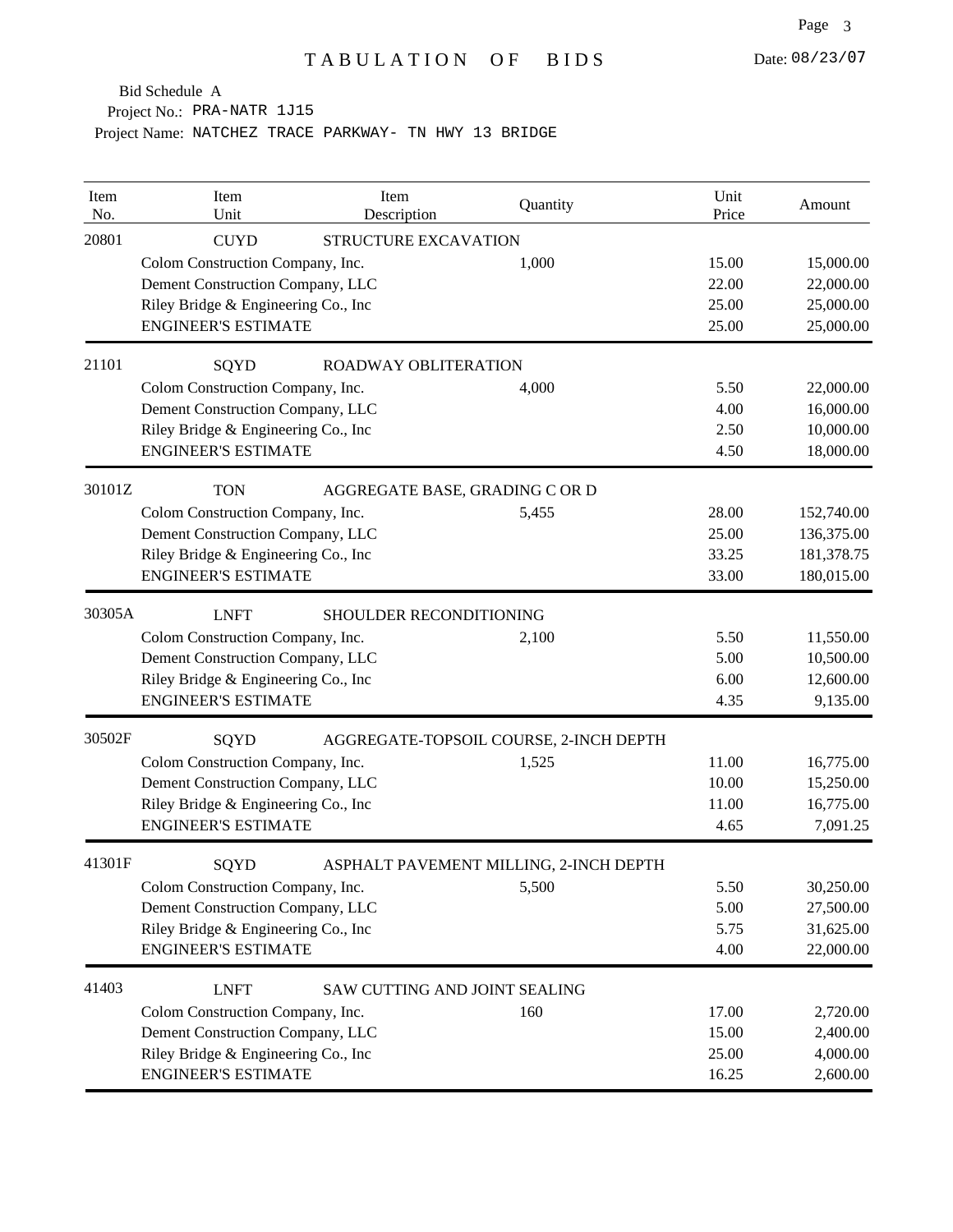| Item<br>No. | Item<br>Unit                        | Item<br>Description      | Quantity                                                                                                        | Unit<br>Price | Amount     |
|-------------|-------------------------------------|--------------------------|-----------------------------------------------------------------------------------------------------------------|---------------|------------|
| 41801ABD    | <b>TON</b>                          | <b>SMOOTHNESS</b>        | SUPERPAVE ASPHALT CONCRETE PAVEMENT, 3/8-INCH NOMINAL<br>MAXIMUM SIZE AGGREGATE, 0.3 -< 3 ESAL, TYPE 4 PAVEMENT |               |            |
|             | Colom Construction Company, Inc.    |                          | 2,655                                                                                                           | 120.00        | 318,600.00 |
|             | Dement Construction Company, LLC    |                          |                                                                                                                 | 110.00        | 292,050.00 |
|             | Riley Bridge & Engineering Co., Inc |                          |                                                                                                                 | 127.00        | 337,185.00 |
|             | <b>ENGINEER'S ESTIMATE</b>          |                          |                                                                                                                 | 90.00         | 238,950.00 |
| 41801CB     | <b>TON</b>                          |                          | SUPERPAVE ASPHALT CONCRETE PAVEMENT, 3/4-INCH NOMINAL<br>MAXIMUM SIZE AGGREGATE, 0.3 - < 3 ESAL                 |               |            |
|             | Colom Construction Company, Inc.    |                          | 1,125                                                                                                           | 110.00        | 123,750.00 |
|             | Dement Construction Company, LLC    |                          |                                                                                                                 | 100.00        | 112,500.00 |
|             | Riley Bridge & Engineering Co., Inc |                          |                                                                                                                 | 115.00        | 129,375.00 |
|             | <b>ENGINEER'S ESTIMATE</b>          |                          |                                                                                                                 | 90.00         | 101,250.00 |
| 55201A      | <b>CUYD</b>                         |                          | STRUCTURAL CONCRETE, CLASS A (AE)                                                                               |               |            |
|             | Colom Construction Company, Inc.    |                          | 255                                                                                                             | 750.00        | 191,250.00 |
|             | Dement Construction Company, LLC    |                          |                                                                                                                 | 645.00        | 164,475.00 |
|             | Riley Bridge & Engineering Co., Inc |                          |                                                                                                                 | 625.00        | 159,375.00 |
|             | <b>ENGINEER'S ESTIMATE</b>          |                          |                                                                                                                 | 700.00        | 178,500.00 |
| 55201D      | <b>CUYD</b>                         |                          | STRUCTURAL CONCRETE, CLASS D (AE)                                                                               |               |            |
|             | Colom Construction Company, Inc.    |                          | 180                                                                                                             | 900.00        | 162,000.00 |
|             | Dement Construction Company, LLC    |                          |                                                                                                                 | 645.00        | 116,100.00 |
|             | Riley Bridge & Engineering Co., Inc |                          |                                                                                                                 | 765.00        | 137,700.00 |
|             | <b>ENGINEER'S ESTIMATE</b>          |                          |                                                                                                                 | 700.00        | 126,000.00 |
| 55201M      | <b>CUYD</b>                         |                          | STRUCTURAL CONCRETE, CLASS SEAL                                                                                 |               |            |
|             | Colom Construction Company, Inc.    |                          | 88                                                                                                              | 375.00        | 33,000.00  |
|             | Dement Construction Company, LLC    |                          |                                                                                                                 | 350.00        | 30,800.00  |
|             | Riley Bridge & Engineering Co., Inc |                          |                                                                                                                 | 400.00        | 35,200.00  |
|             | <b>ENGINEER'S ESTIMATE</b>          |                          |                                                                                                                 | 400.00        | 35,200.00  |
| 55207DN     | SQYD                                |                          | STRUCTURAL CONCRETE, CLASS D (AE), FOR APPROACH SLABS, TYPE 1                                                   |               |            |
|             | Colom Construction Company, Inc.    |                          | 120                                                                                                             | 300.00        | 36,000.00  |
|             | Dement Construction Company, LLC    |                          |                                                                                                                 | 315.00        | 37,800.00  |
|             | Riley Bridge & Engineering Co., Inc |                          |                                                                                                                 | 135.00        | 16,200.00  |
|             | <b>ENGINEER'S ESTIMATE</b>          |                          |                                                                                                                 | 240.00        | 28,800.00  |
| 55302CF     | <b>LNFT</b>                         | <b>AASHTO TYPE B2-48</b> | PRECAST PRESTRESSED CONCRETE STRUCTURAL MEMBERS, BOX BEAM,                                                      |               |            |
|             | Colom Construction Company, Inc.    |                          | 1,581                                                                                                           | 300.00        | 474,300.00 |
|             | Dement Construction Company, LLC    |                          |                                                                                                                 | 240.00        | 379,440.00 |
|             | Riley Bridge & Engineering Co., Inc |                          |                                                                                                                 | 288.00        | 455,328.00 |
|             | <b>ENGINEER'S ESTIMATE</b>          |                          |                                                                                                                 | 225.00        | 355,725.00 |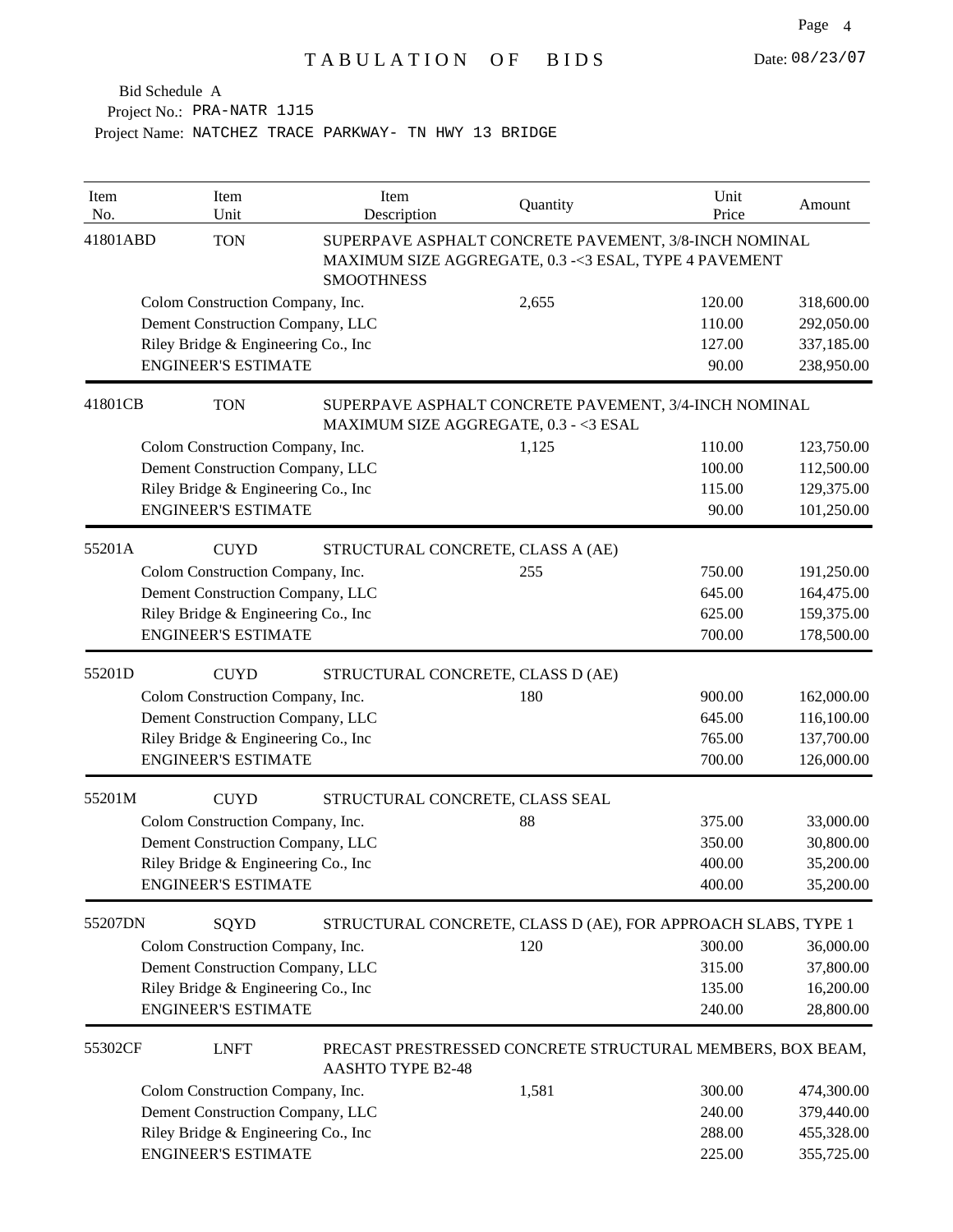Project No.: PRA-NATR 1J15

| Item<br>No. | Item<br>Unit                         | Item<br>Description              | Quantity                                    | Unit<br>Price | Amount     |
|-------------|--------------------------------------|----------------------------------|---------------------------------------------|---------------|------------|
| 55401       | LB                                   | <b>REINFORCING STEEL</b>         |                                             |               |            |
|             | Colom Construction Company, Inc.     |                                  | 71,822                                      | 1.00          | 71,822.00  |
|             | Dement Construction Company, LLC     |                                  |                                             | 1.00          | 71,822.00  |
|             | Riley Bridge & Engineering Co., Inc  |                                  |                                             | 0.85          | 61,048.70  |
|             | <b>ENGINEER'S ESTIMATE</b>           |                                  |                                             | 1.00          | 71,822.00  |
| 55402       | LB                                   | EPOXY COATED REINFORCING STEEL   |                                             |               |            |
|             | Colom Construction Company, Inc.     |                                  | 28,205                                      | 1.05          | 29,615.25  |
|             | Dement Construction Company, LLC     |                                  |                                             | 1.25          | 35,256.25  |
|             | Riley Bridge & Engineering Co., Inc  |                                  |                                             | 1.00          | 28,205.00  |
|             | <b>ENGINEER'S ESTIMATE</b>           |                                  |                                             | 1.30          | 36,666.50  |
| 55601AA     | <b>LNFT</b>                          |                                  | CONCRETE BRIDGE RAILING, NATCHEZ TRACE RAIL |               |            |
|             | Colom Construction Company, Inc.     |                                  | 492                                         | 145.00        | 71,340.00  |
|             | Dement Construction Company, LLC     |                                  |                                             | 125.00        | 61,500.00  |
|             | Riley Bridge & Engineering Co., Inc. |                                  |                                             | 125.00        | 61,500.00  |
|             | <b>ENGINEER'S ESTIMATE</b>           |                                  |                                             | 100.00        | 49,200.00  |
| 56401AA     | <b>EACH</b>                          |                                  | ELASTOMERIC BEARING DEVICE (FIXED)          |               |            |
|             | Colom Construction Company, Inc.     |                                  | 36                                          | 320.00        | 11,520.00  |
|             | Dement Construction Company, LLC     |                                  |                                             | 180.00        | 6,480.00   |
|             | Riley Bridge & Engineering Co., Inc. |                                  |                                             | 200.00        | 7,200.00   |
|             | <b>ENGINEER'S ESTIMATE</b>           |                                  |                                             | 1,000.00      | 36,000.00  |
| 56401AB     | <b>EACH</b>                          |                                  | ELASTOMERIC BEARING DEVICE (EXPANSION)      |               |            |
|             | Colom Construction Company, Inc.     |                                  | 18                                          | 550.00        | 9,900.00   |
|             | Dement Construction Company, LLC     |                                  |                                             | 215.00        | 3,870.00   |
|             | Riley Bridge & Engineering Co., Inc  |                                  |                                             | 225.00        | 4,050.00   |
|             | <b>ENGINEER'S ESTIMATE</b>           |                                  |                                             | 1,500.00      | 27,000.00  |
| 56501M      | <b>LNFT</b>                          | DRILLED SHAFTS, 24-INCH DIAMETER |                                             |               |            |
|             | Colom Construction Company, Inc.     |                                  | 1,226                                       | 275.00        | 337,150.00 |
|             | Dement Construction Company, LLC     |                                  |                                             | 277.00        | 339,602.00 |
|             | Riley Bridge & Engineering Co., Inc  |                                  |                                             | 410.00        | 502,660.00 |
|             | <b>ENGINEER'S ESTIMATE</b>           |                                  |                                             | 90.00         | 110,340.00 |
| 60104AJ     | <b>EACH</b>                          |                                  | CONCRETE, HEADWALL FOR 15-INCH PIPE CULVERT |               |            |
|             | Colom Construction Company, Inc.     |                                  | 2                                           | 1,500.00      | 3,000.00   |
|             | Dement Construction Company, LLC     |                                  |                                             | 2,500.00      | 5,000.00   |
|             | Riley Bridge & Engineering Co., Inc. |                                  |                                             | 735.00        | 1,470.00   |
|             | <b>ENGINEER'S ESTIMATE</b>           |                                  |                                             | 1,200.00      | 2,400.00   |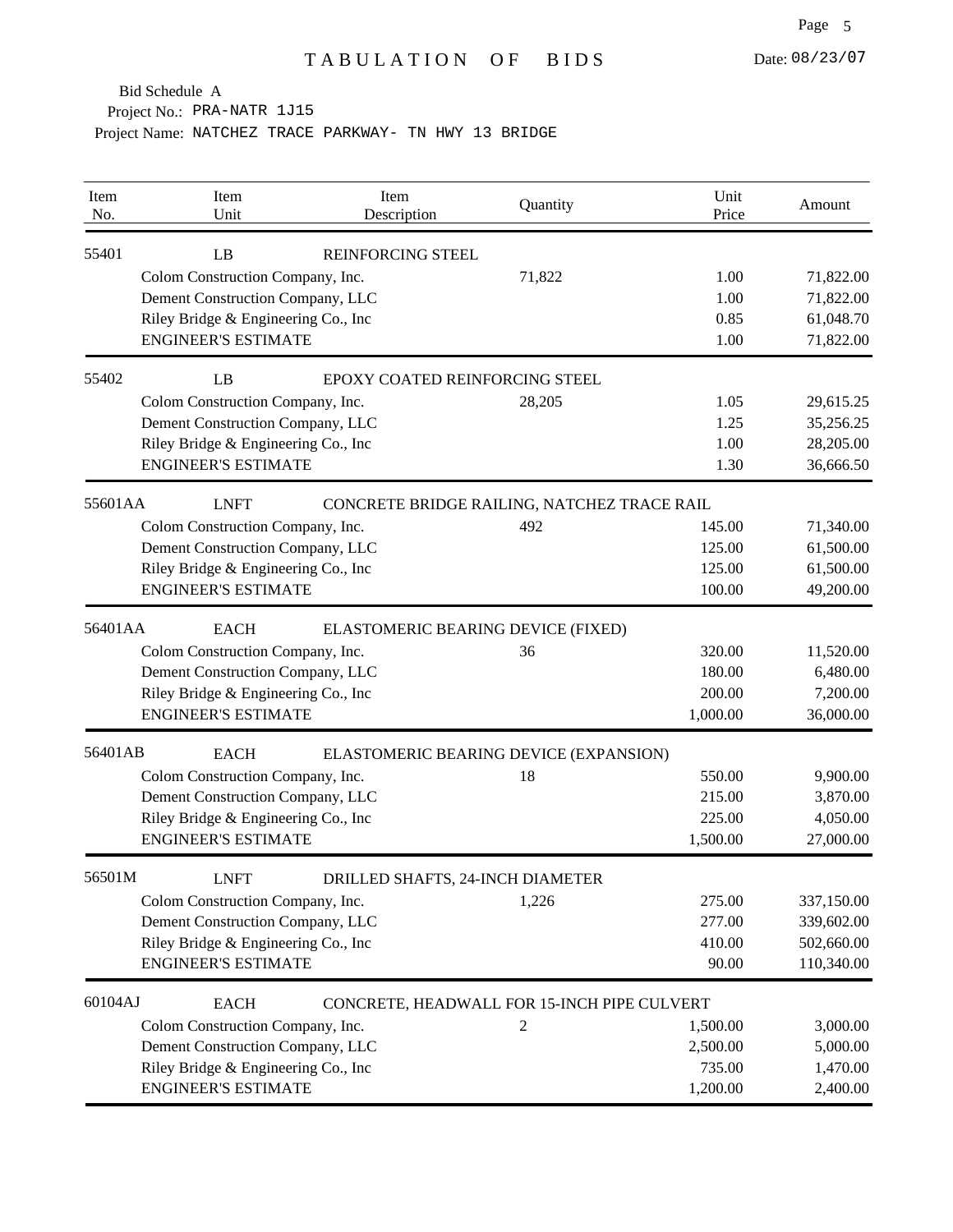Project No.: PRA-NATR 1J15

| Item<br>No. | Item<br>Unit                         | Item<br>Description            | Quantity                                    | Unit<br>Price | Amount    |
|-------------|--------------------------------------|--------------------------------|---------------------------------------------|---------------|-----------|
| 60104AM     | <b>EACH</b>                          |                                | CONCRETE, HEADWALL FOR 24-INCH PIPE CULVERT |               |           |
|             | Colom Construction Company, Inc.     |                                | 1                                           | 1,800.00      | 1,800.00  |
|             | Dement Construction Company, LLC     |                                |                                             | 3,000.00      | 3,000.00  |
|             | Riley Bridge & Engineering Co., Inc. |                                |                                             | 810.00        | 810.00    |
|             | <b>ENGINEER'S ESTIMATE</b>           |                                |                                             | 2,400.00      | 2,400.00  |
| 60201J      | <b>LNFT</b>                          | <b>15-INCH PIPE CULVERT</b>    |                                             |               |           |
|             | Colom Construction Company, Inc.     |                                | 100                                         | 30.00         | 3,000.00  |
|             | Dement Construction Company, LLC     |                                |                                             | 40.00         | 4,000.00  |
|             | Riley Bridge & Engineering Co., Inc  |                                |                                             | 31.50         | 3,150.00  |
|             | <b>ENGINEER'S ESTIMATE</b>           |                                |                                             | 90.00         | 9,000.00  |
| 60201M      | <b>LNFT</b>                          | <b>24-INCH PIPE CULVERT</b>    |                                             |               |           |
|             | Colom Construction Company, Inc.     |                                | 140                                         | 38.00         | 5,320.00  |
|             | Dement Construction Company, LLC     |                                |                                             | 45.00         | 6,300.00  |
|             | Riley Bridge & Engineering Co., Inc. |                                |                                             | 63.00         | 8,820.00  |
|             | <b>ENGINEER'S ESTIMATE</b>           |                                |                                             | 100.00        | 14,000.00 |
| 60403DD     | <b>EACH</b>                          | <b>INLET, TYPE 4D</b>          |                                             |               |           |
|             | Colom Construction Company, Inc.     |                                | 1                                           | 4,000.00      | 4,000.00  |
|             | Dement Construction Company, LLC     |                                |                                             | 5,500.00      | 5,500.00  |
|             | Riley Bridge & Engineering Co., Inc. |                                |                                             | 3,500.00      | 3,500.00  |
|             | <b>ENGINEER'S ESTIMATE</b>           |                                |                                             | 4,500.00      | 4,500.00  |
| 60403EAA    | <b>EACH</b>                          | <b>INLET, TYPE 5A MODIFIED</b> |                                             |               |           |
|             | Colom Construction Company, Inc.     |                                | 2                                           | 3,200.00      | 6,400.00  |
|             | Dement Construction Company, LLC     |                                |                                             | 4,700.00      | 9,400.00  |
|             | Riley Bridge & Engineering Co., Inc  |                                |                                             | 3,000.00      | 6,000.00  |
|             | <b>ENGINEER'S ESTIMATE</b>           |                                |                                             | 5,500.00      | 11,000.00 |
| 60505       | SQYD                                 |                                | GEOCOMPOSITE SHEET DRAIN SYSTEM             |               |           |
|             | Colom Construction Company, Inc.     |                                | 58                                          | 10.00         | 580.00    |
|             | Dement Construction Company, LLC     |                                |                                             | 65.00         | 3,770.00  |
|             | Riley Bridge & Engineering Co., Inc  |                                |                                             | 20.00         | 1,160.00  |
|             | <b>ENGINEER'S ESTIMATE</b>           |                                |                                             | 30.00         | 1,740.00  |
| 60801D      | SQYD                                 | PAVED WATERWAY, TYPE 4         |                                             |               |           |
|             | Colom Construction Company, Inc.     |                                | 130                                         | 83.00         | 10,790.00 |
|             | Dement Construction Company, LLC     |                                |                                             | 80.00         | 10,400.00 |
|             | Riley Bridge & Engineering Co., Inc. |                                |                                             | 80.00         | 10,400.00 |
|             | <b>ENGINEER'S ESTIMATE</b>           |                                |                                             | 55.00         | 7,150.00  |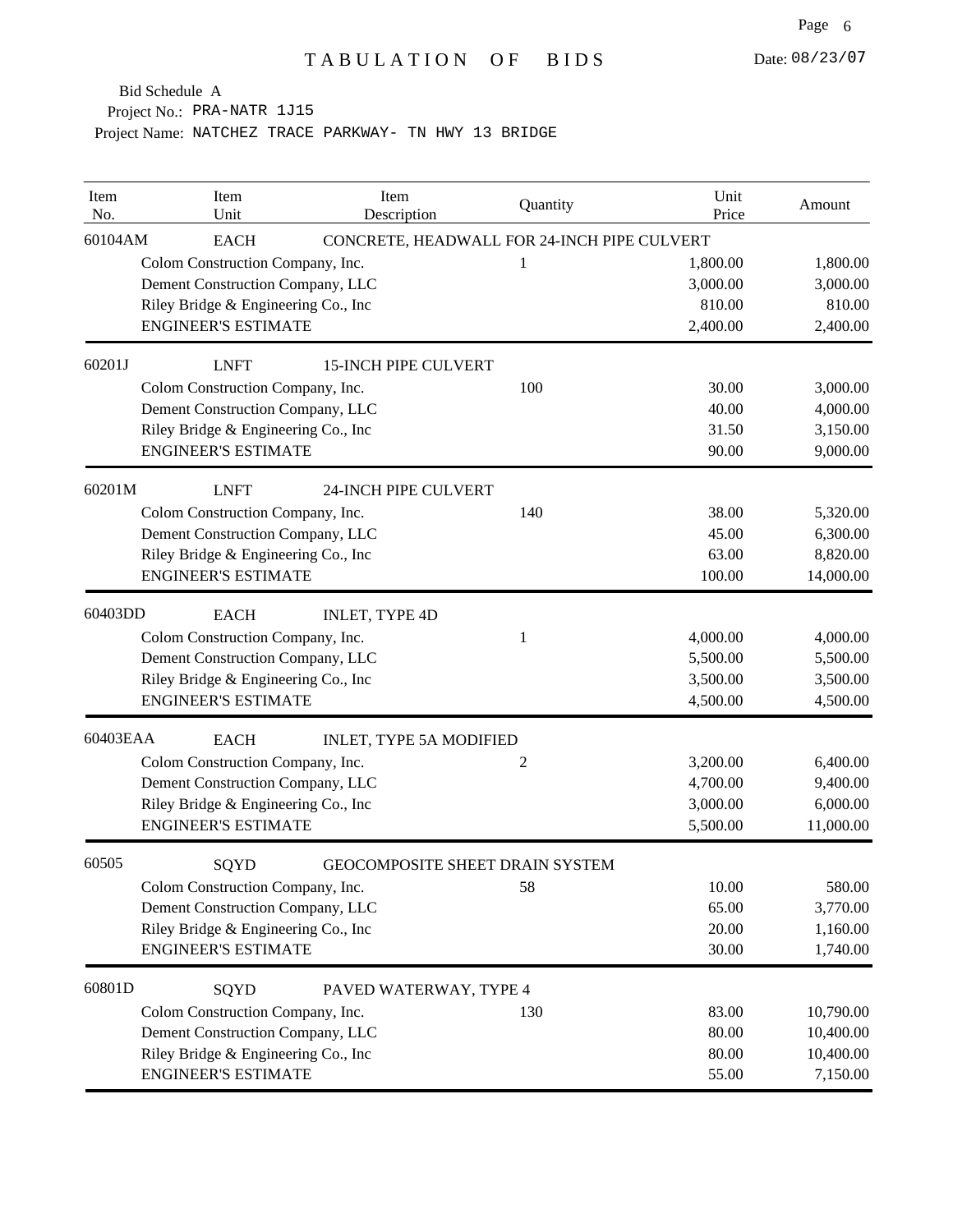Project No.: PRA-NATR 1J15

| Item<br>No. | Item<br>Unit                         | Item<br>Description            | Quantity                                            | Unit<br>Price | Amount    |
|-------------|--------------------------------------|--------------------------------|-----------------------------------------------------|---------------|-----------|
| 61601       | SQYD                                 | <b>CONCRETE SLOPE PAVING</b>   |                                                     |               |           |
|             | Colom Construction Company, Inc.     |                                | 581                                                 | 60.00         | 34,860.00 |
|             | Dement Construction Company, LLC     |                                |                                                     | 90.00         | 52,290.00 |
|             | Riley Bridge & Engineering Co., Inc  |                                |                                                     | 80.00         | 46,480.00 |
|             | <b>ENGINEER'S ESTIMATE</b>           |                                |                                                     | 60.00         | 34,860.00 |
| 61901DF     | <b>LNFT</b>                          | FENCE, SPLIT RAIL TYPE, 7 RAIL |                                                     |               |           |
|             | Colom Construction Company, Inc.     |                                | 250                                                 | 30.00         | 7,500.00  |
|             | Dement Construction Company, LLC     |                                |                                                     | 38.75         | 9,687.50  |
|             | Riley Bridge & Engineering Co., Inc  |                                |                                                     | 60.00         | 15,000.00 |
|             | <b>ENGINEER'S ESTIMATE</b>           |                                |                                                     | 39.00         | 9,750.00  |
| 62301       | <b>HOUR</b>                          |                                | GENERAL LABOR (prune trees at Striklin Grocery Rd.) |               |           |
|             | Colom Construction Company, Inc.     |                                | 50                                                  | 65.00         | 3,250.00  |
|             | Dement Construction Company, LLC     |                                |                                                     | 42.00         | 2,100.00  |
|             | Riley Bridge & Engineering Co., Inc  |                                |                                                     | 25.00         | 1,250.00  |
|             | <b>ENGINEER'S ESTIMATE</b>           |                                |                                                     | 36.00         | 1,800.00  |
| 62509       | <b>ACRE</b>                          | TURF ESTABLISHMENT             |                                                     |               |           |
|             | Colom Construction Company, Inc.     |                                | 3.6                                                 | 5,500.00      | 19,800.00 |
|             | Dement Construction Company, LLC     |                                |                                                     | 2,000.00      | 7,200.00  |
|             | Riley Bridge & Engineering Co., Inc  |                                |                                                     | 2,000.00      | 7,200.00  |
|             | <b>ENGINEER'S ESTIMATE</b>           |                                |                                                     | 2,500.00      | 9,000.00  |
| 62517       | <b>ACRE</b>                          | <b>PESTICIDE</b>               |                                                     |               |           |
|             | Colom Construction Company, Inc.     |                                | 3.6                                                 | 550.00        | 1,980.00  |
|             | Dement Construction Company, LLC     |                                |                                                     | 600.00        | 2,160.00  |
|             | Riley Bridge & Engineering Co., Inc  |                                |                                                     | 2,000.00      | 7,200.00  |
|             | <b>ENGINEER'S ESTIMATE</b>           |                                |                                                     | 2,000.00      | 7,200.00  |
| 63306C      | <b>EACH</b>                          | <b>OBJECT MARKERS, TYPE 3</b>  |                                                     |               |           |
|             | Colom Construction Company, Inc.     |                                | 4                                                   | 110.00        | 440.00    |
|             | Dement Construction Company, LLC     |                                |                                                     | 100.00        | 400.00    |
|             | Riley Bridge & Engineering Co., Inc. |                                |                                                     | 60.00         | 240.00    |
|             | <b>ENGINEER'S ESTIMATE</b>           |                                |                                                     | 120.00        | 480.00    |
| 63308A      | <b>EACH</b>                          | REMOVING AND RESETTING SIGN    |                                                     |               |           |
|             | Colom Construction Company, Inc.     |                                | 7                                                   | 105.00        | 735.00    |
|             | Dement Construction Company, LLC     |                                |                                                     | 95.00         | 665.00    |
|             | Riley Bridge & Engineering Co., Inc  |                                |                                                     | 50.00         | 350.00    |
|             | <b>ENGINEER'S ESTIMATE</b>           |                                |                                                     | 220.00        | 1,540.00  |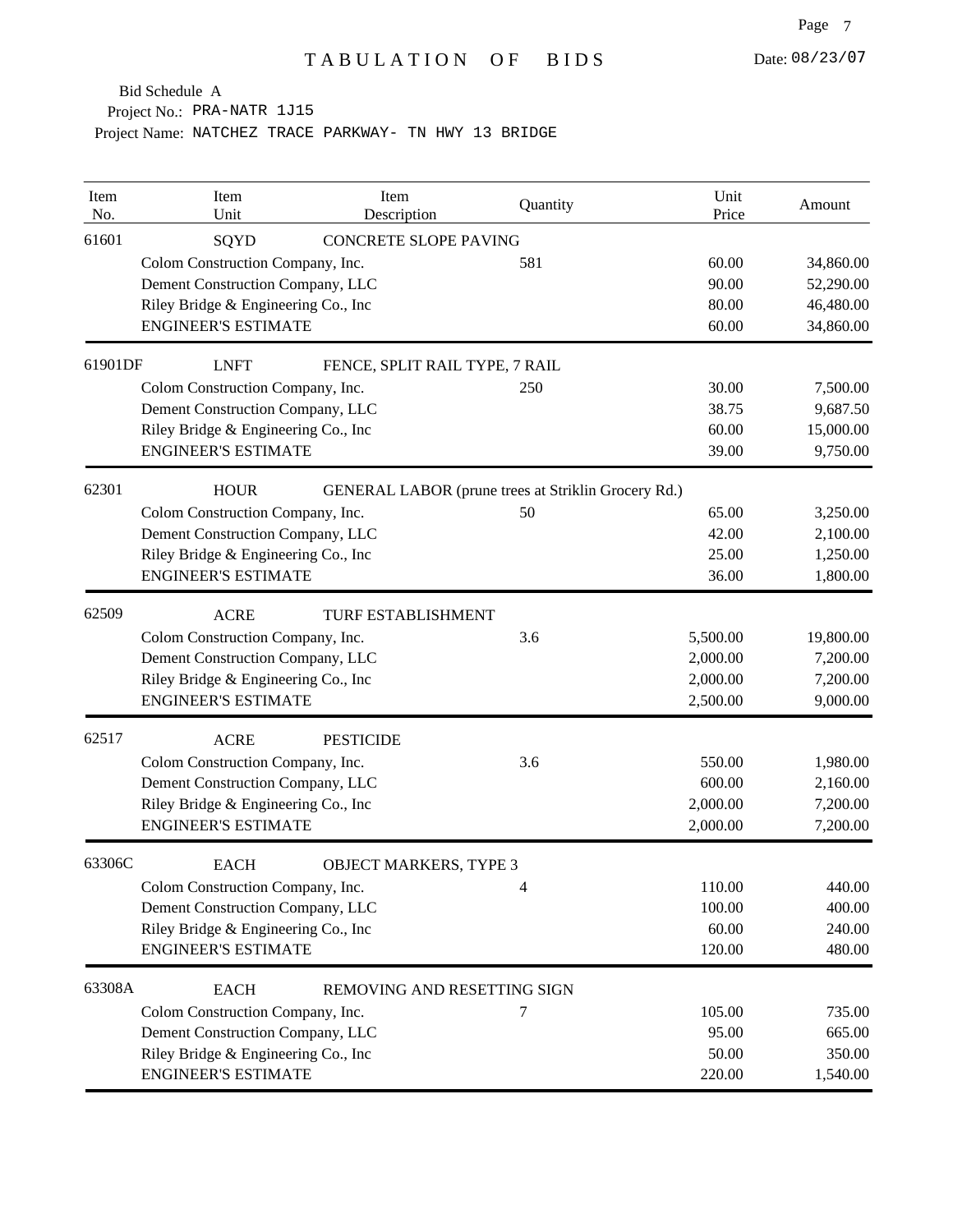Project No.: PRA-NATR 1J15

| Item<br>No. | Item<br>Unit                         | Item<br>Description                            | Quantity | Unit<br>Price | Amount    |
|-------------|--------------------------------------|------------------------------------------------|----------|---------------|-----------|
| 63401BA     | <b>LNFT</b>                          | PAVEMENT MARKINGS, TYPE B, SOLID               |          |               |           |
|             | Colom Construction Company, Inc.     |                                                | 14,000   | 0.45          | 6,300.00  |
|             | Dement Construction Company, LLC     |                                                |          | 0.38          | 5,320.00  |
|             | Riley Bridge & Engineering Co., Inc  |                                                |          | 0.42          | 5,880.00  |
|             | <b>ENGINEER'S ESTIMATE</b>           |                                                |          | 0.44          | 6,160.00  |
| 63401HA     | <b>LNFT</b>                          | PAVEMENT MARKINGS, TYPE H, SOLID<br>(PROFILED) |          |               |           |
|             | Colom Construction Company, Inc.     |                                                | 1,400    | 11.00         | 15,400.00 |
|             | Dement Construction Company, LLC     |                                                |          | 10.00         | 14,000.00 |
|             | Riley Bridge & Engineering Co., Inc  |                                                |          | 19.20         | 26,880.00 |
|             | <b>ENGINEER'S ESTIMATE</b>           |                                                |          | 7.15          | 10,010.00 |
| 63401HA     | <b>LNFT</b>                          | PAVEMENT MARKINGS, TYPE H, SOLID               |          |               |           |
|             | Colom Construction Company, Inc.     |                                                | 11,815   | 1.50          | 17,722.50 |
|             | Dement Construction Company, LLC     |                                                |          | 1.33          | 15,713.95 |
|             | Riley Bridge & Engineering Co., Inc  |                                                |          | 1.18          | 13,941.70 |
|             | <b>ENGINEER'S ESTIMATE</b>           |                                                |          | 1.55          | 18,313.25 |
| 63505C      | <b>EACH</b>                          | <b>BARRICADE, TYPE 3</b>                       |          |               |           |
|             | Colom Construction Company, Inc.     |                                                | 12       | 275.00        | 3,300.00  |
|             | Dement Construction Company, LLC     |                                                |          | 250.00        | 3,000.00  |
|             | Riley Bridge & Engineering Co., Inc  |                                                |          | 260.00        | 3,120.00  |
|             | <b>ENGINEER'S ESTIMATE</b>           |                                                |          | 340.00        | 4,080.00  |
| 63506A      | <b>EACH</b>                          | CONE, TYPE A                                   |          |               |           |
|             | Colom Construction Company, Inc.     |                                                | 10       | 28.00         | 280.00    |
|             | Dement Construction Company, LLC     |                                                |          | 25.00         | 250.00    |
|             | Riley Bridge & Engineering Co., Inc  |                                                |          | 19.00         | 190.00    |
|             | <b>ENGINEER'S ESTIMATE</b>           |                                                |          | 40.00         | 400.00    |
| 63507       | SQFT                                 | <b>CONSTRUCTION SIGN</b>                       |          |               |           |
|             | Colom Construction Company, Inc.     |                                                | 650      | 15.00         | 9,750.00  |
|             | Dement Construction Company, LLC     |                                                |          | 13.50         | 8,775.00  |
|             | Riley Bridge & Engineering Co., Inc. |                                                |          | 10.20         | 6,630.00  |
|             | <b>ENGINEER'S ESTIMATE</b>           |                                                |          | 17.25         | 11,212.50 |
| 63508B      | <b>EACH</b>                          | DRUM, TYPE B                                   |          |               |           |
|             | Colom Construction Company, Inc.     |                                                | 20       | 70.00         | 1,400.00  |
|             | Dement Construction Company, LLC     |                                                |          | 63.00         | 1,260.00  |
|             | Riley Bridge & Engineering Co., Inc  |                                                |          | 78.00         | 1,560.00  |
|             | <b>ENGINEER'S ESTIMATE</b>           |                                                |          | 75.00         | 1,500.00  |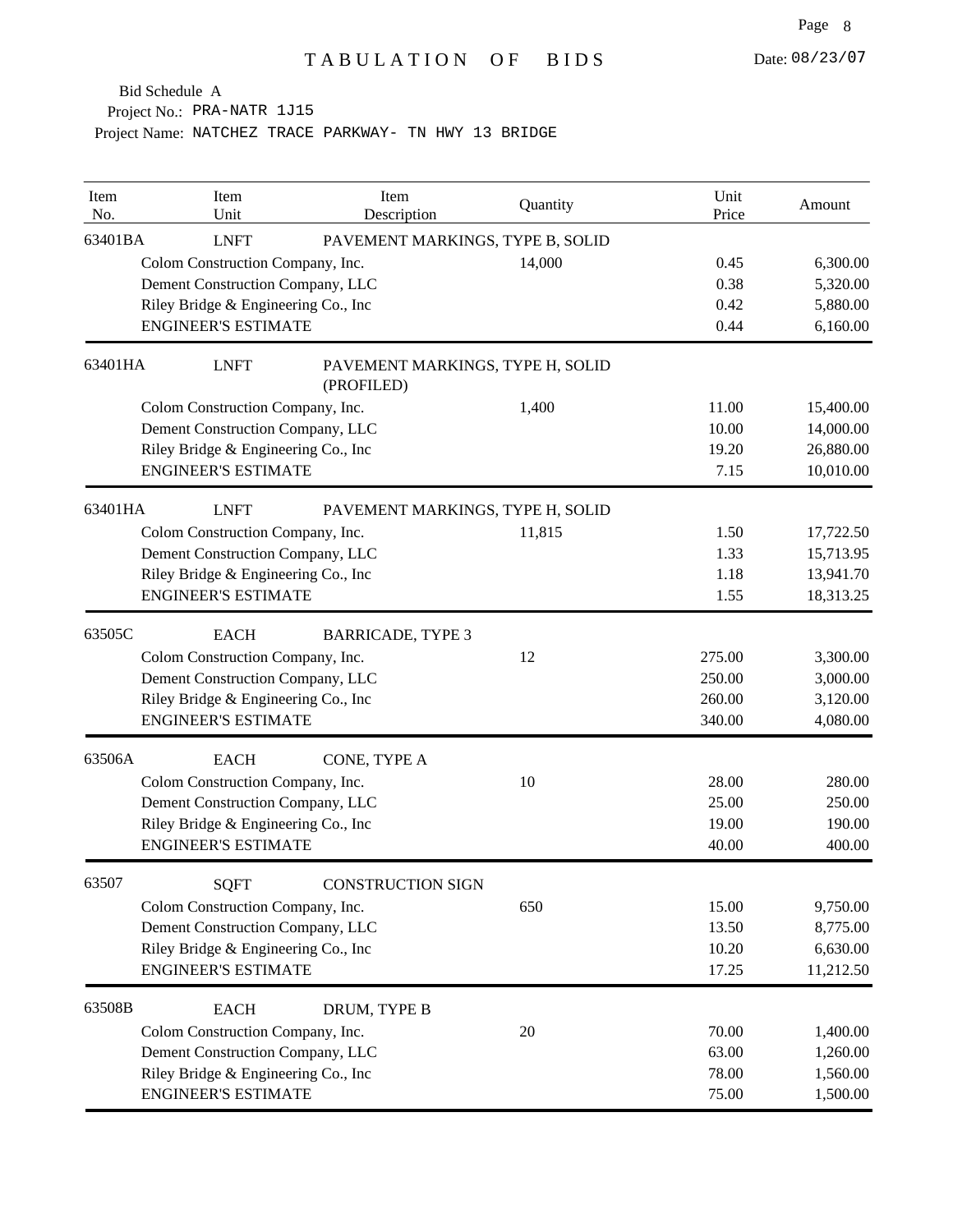Project No.: PRA-NATR 1J15

| Item<br>No. | Item<br>Unit                         | Item<br>Description          | Quantity                                                            | Unit<br>Price | Amount    |
|-------------|--------------------------------------|------------------------------|---------------------------------------------------------------------|---------------|-----------|
| 63509       | <b>HOUR</b>                          | <b>FLAGGER</b>               |                                                                     |               |           |
|             | Colom Construction Company, Inc.     |                              | 50                                                                  | 12.20         | 610.00    |
|             | Dement Construction Company, LLC     |                              |                                                                     | 12.20         | 610.00    |
|             | Riley Bridge & Engineering Co., Inc. |                              |                                                                     | 12.20         | 610.00    |
|             | <b>ENGINEER'S ESTIMATE</b>           |                              |                                                                     | 12.20         | 610.00    |
| 63511       | <b>LNFT</b>                          | TEMPORARY CONCRETE BARRIER   |                                                                     |               |           |
|             | Colom Construction Company, Inc.     |                              | 400                                                                 | 42.00         | 16,800.00 |
|             | Dement Construction Company, LLC     |                              |                                                                     | 35.00         | 14,000.00 |
|             | Riley Bridge & Engineering Co., Inc. |                              |                                                                     | 50.00         | 20,000.00 |
|             | <b>ENGINEER'S ESTIMATE</b>           |                              |                                                                     | 47.00         | 18,800.00 |
| 63512       | <b>LNFT</b>                          |                              | MOVING TEMPORARY CONCRETE BARRIER                                   |               |           |
|             | Colom Construction Company, Inc.     |                              | 400                                                                 | 6.00          | 2,400.00  |
|             | Dement Construction Company, LLC     |                              |                                                                     | 6.50          | 2,600.00  |
|             | Riley Bridge & Engineering Co., Inc. |                              |                                                                     | 25.00         | 10,000.00 |
|             | <b>ENGINEER'S ESTIMATE</b>           |                              |                                                                     | 11.50         | 4,600.00  |
| 63514       | <b>LNFT</b>                          | TEMPORARY PAVEMENT MARKINGS  |                                                                     |               |           |
|             | Colom Construction Company, Inc.     |                              | 310                                                                 | 6.00          | 1,860.00  |
|             | Dement Construction Company, LLC     |                              |                                                                     | 5.00          | 1,550.00  |
|             | Riley Bridge & Engineering Co., Inc  |                              |                                                                     | 2.00          | 620.00    |
|             | <b>ENGINEER'S ESTIMATE</b>           |                              |                                                                     | 2.00          | 620.00    |
| 63521A      | <b>EACH</b>                          | WARNING LIGHT, TYPE A        |                                                                     |               |           |
|             | Colom Construction Company, Inc.     |                              | 12                                                                  | 83.00         | 996.00    |
|             | Dement Construction Company, LLC     |                              |                                                                     | 75.00         | 900.00    |
|             | Riley Bridge & Engineering Co., Inc. |                              |                                                                     | 510.00        | 6,120.00  |
|             | <b>ENGINEER'S ESTIMATE</b>           |                              |                                                                     | 220.00        | 2,640.00  |
| 63524       | <b>EACH</b>                          | <b>VARIABLE MESSAGE SIGN</b> |                                                                     |               |           |
|             | Colom Construction Company, Inc.     |                              | 2                                                                   | 15,000.00     | 30,000.00 |
|             | Dement Construction Company, LLC     |                              |                                                                     | 13,500.00     | 27,000.00 |
|             | Riley Bridge & Engineering Co., Inc  |                              |                                                                     | 18,000.00     | 36,000.00 |
|             | <b>ENGINEER'S ESTIMATE</b>           |                              |                                                                     | 22,000.00     | 44,000.00 |
| 63644       | <b>LPSM</b>                          | wire pole)                   | RELOCATION AND ADJUSTMENT OF UTILITIES (temporary relocation of guy |               |           |
|             | Colom Construction Company, Inc.     |                              | <b>ALL</b>                                                          | 1,200.00      | 1,200.00  |
|             | Dement Construction Company, LLC     |                              |                                                                     | 1,000.00      | 1,000.00  |
|             | Riley Bridge & Engineering Co., Inc  |                              |                                                                     | 500.00        | 500.00    |
|             | <b>ENGINEER'S ESTIMATE</b>           |                              |                                                                     | 500.00        | 500.00    |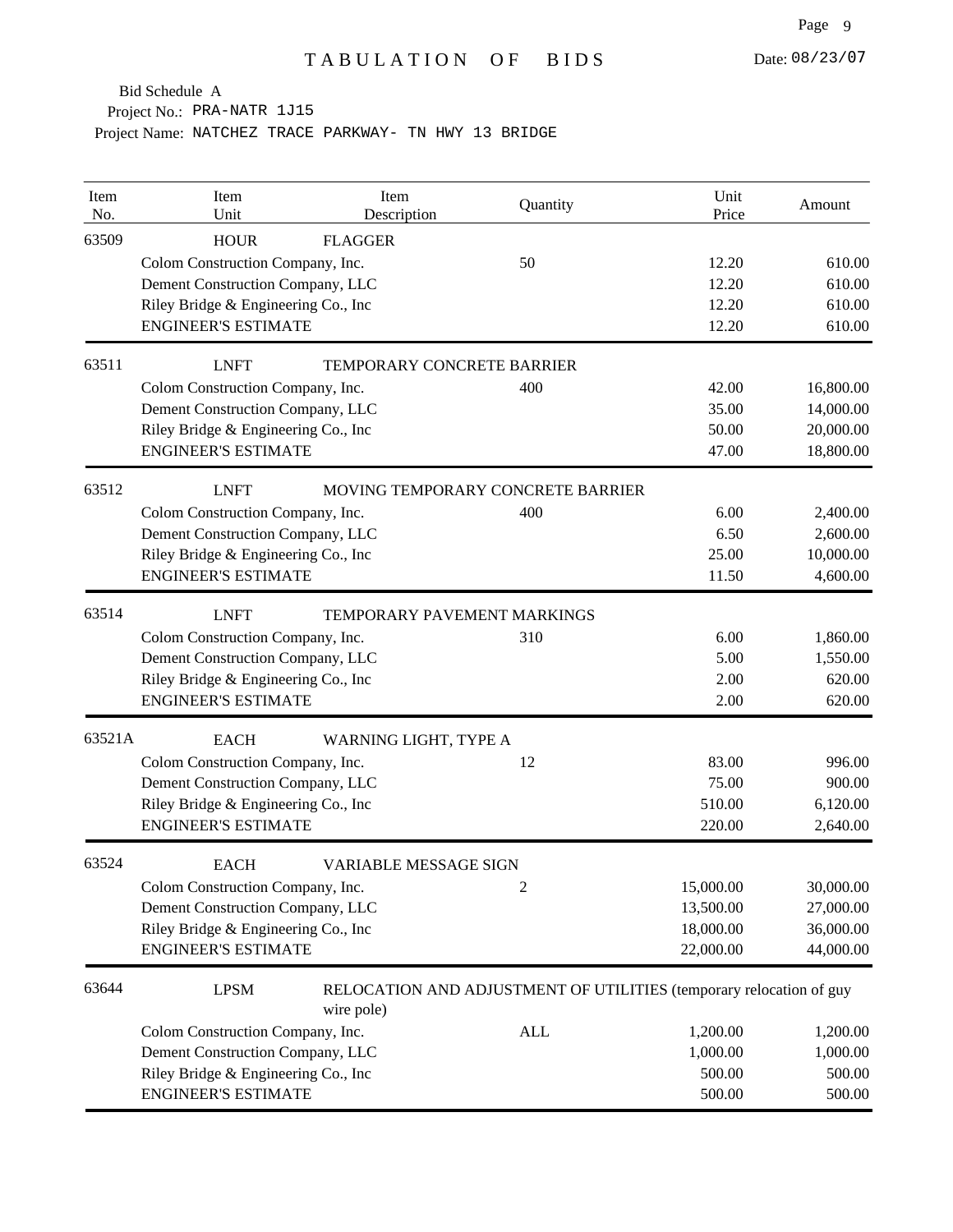Project No.: PRA-NATR 1J15 Project Name: NATCHEZ TRACE PARKWAY- TN HWY 13 BRIDGE Bid Schedule A

| Item<br>No. | Item<br>Unit                         | Item<br>Description | Quantity | Unit<br>Price | Amount    |
|-------------|--------------------------------------|---------------------|----------|---------------|-----------|
| 63701       | <b>EACH</b>                          | <b>FIELD OFFICE</b> |          |               |           |
|             | Colom Construction Company, Inc.     |                     |          | 30,000.00     | 30,000.00 |
|             | Dement Construction Company, LLC     |                     |          | 45,000.00     | 45,000.00 |
|             | Riley Bridge & Engineering Co., Inc. |                     |          | 29,000.00     | 29,000.00 |
|             | <b>ENGINEER'S ESTIMATE</b>           |                     |          | 50,000.00     | 50,000.00 |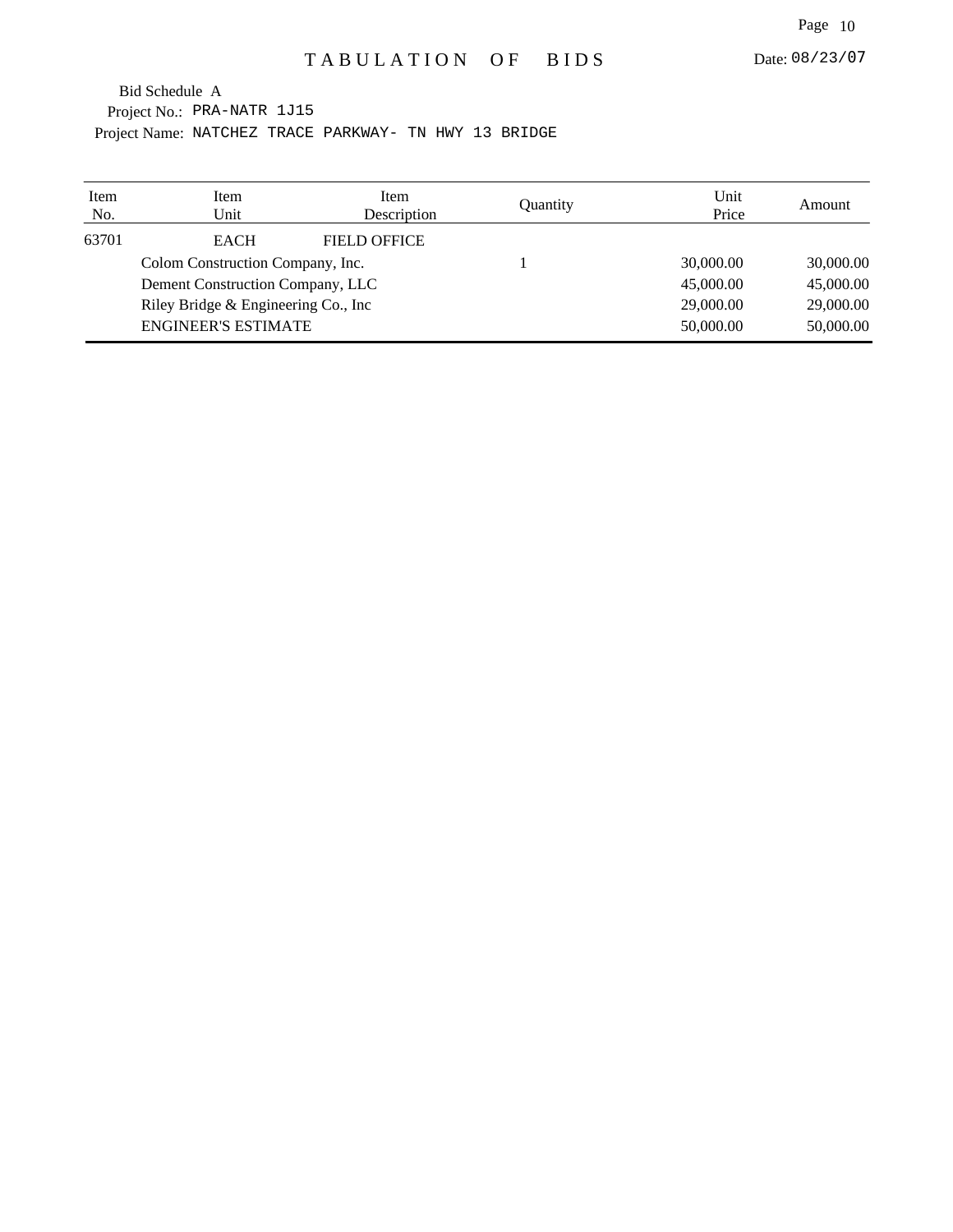## TABULATION OF BIDS

Bid Schedule A

Project No.: PRA-NATR 1J15

Project Name: NATCHEZ TRACE PARKWAY- TN HWY 13 BRIDGE

#### BID ITEM CHECK PASS

| $\sim$<br>.100e <sup>r</sup><br>------ | tΔn<br>N.<br>$\sim$ | – Bidder'<br>$\overline{\phantom{0}}$<br>or | ----- |
|----------------------------------------|---------------------|---------------------------------------------|-------|
|                                        |                     |                                             |       |

No extension errors in this Schedule.